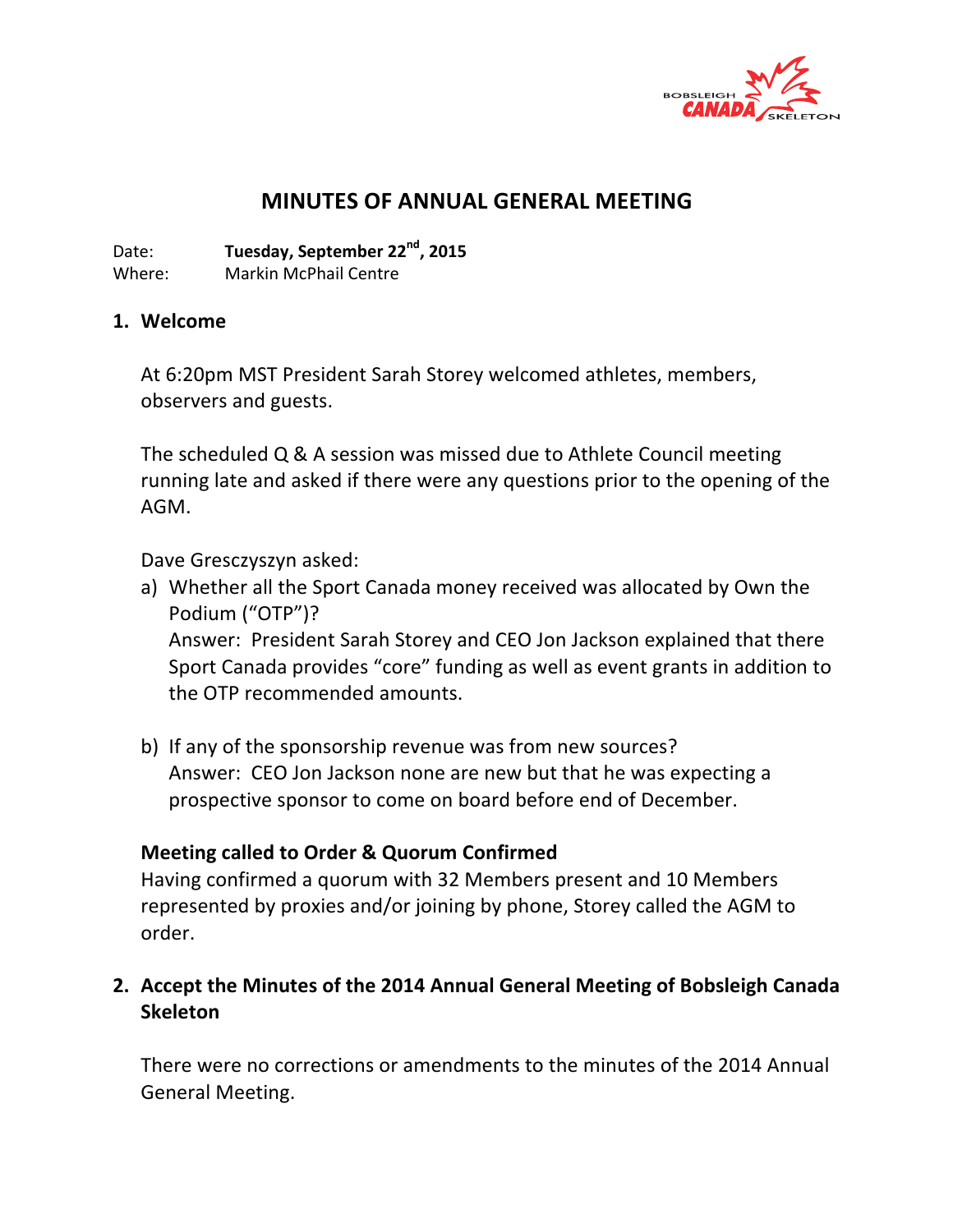

*Motion by Michelle Dyrgas to accept the minutes of the 2014 Annual General Meeting as presented. Seconded by Keith Loach. Motion carried.* 

## **3. Receive the Reports of the President and Chief Executive Officer**

### CEO Report

CEO Jon Jackson presented the CEO's report (attached), thanking the volunteer directors in particular for their efforts in the past year.

### President's Report

The President thanked the athletes for their efforts and achievements, which continues to motivate the staff and volunteers and then presented the President's Report.

The president then called for questions about the reports and there were none. 

## **4.** Receive the report of the Auditors and Financial Statement for the year **ending March 31st, 2015**

Jackson presented the Report of the BDO, the 2014/15 auditors. There were no questions. 

## **5. Receive the Budget for the 2015-16 financial year**

Jackson presented the 2015/16 annual budget.

Members asked questions about the budget, including:

Question: On what is the exchange rate based for budgeting purposes for expenses? 

Answer: The budgets are prepared with a conservative exchange rate for all foreign currencies, so that there is a buffer built into the budgets.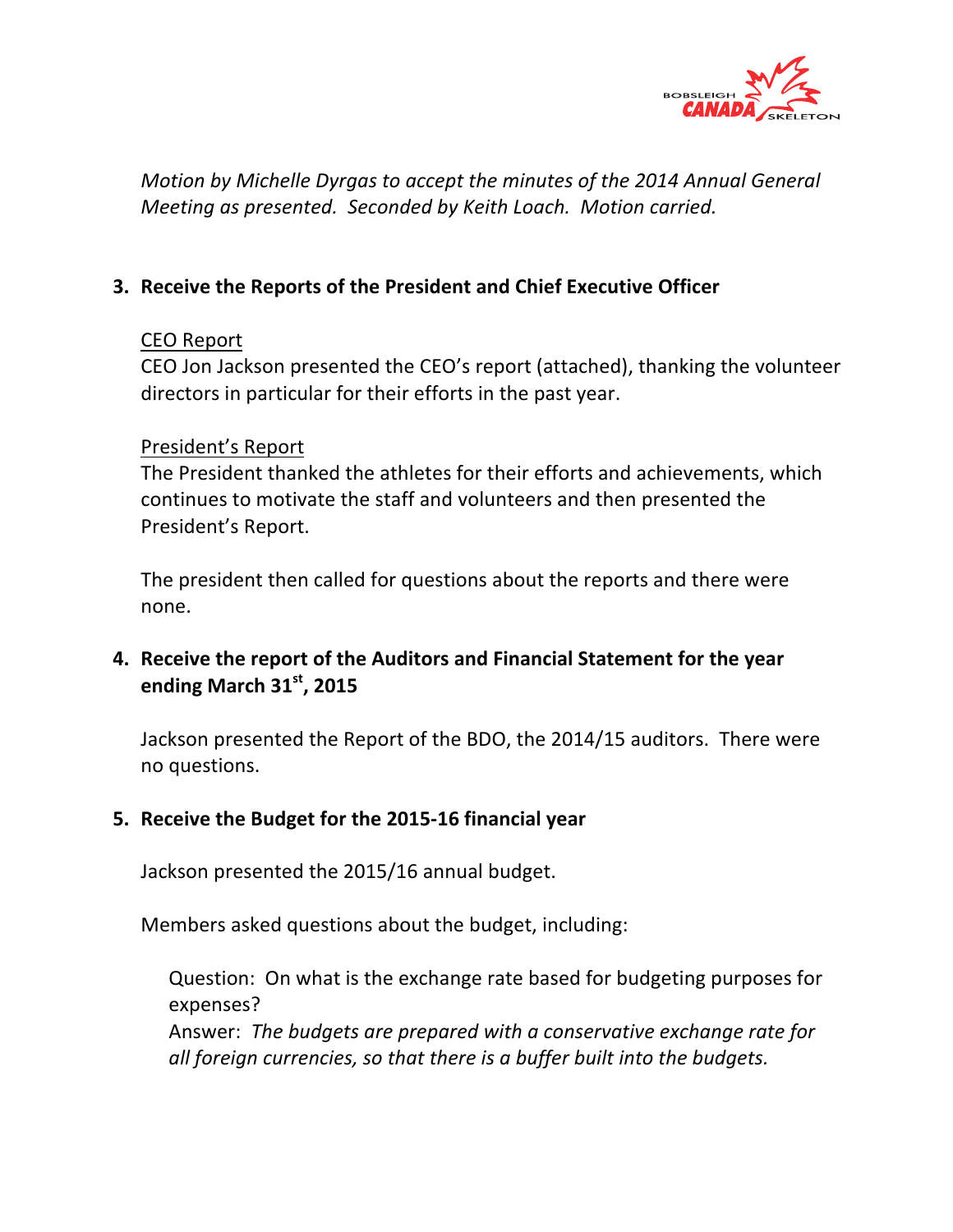

*However, significant fluctuations can still affect the budgets as our funding is recommended in Canadian dollars.* 

Question: What are Special Projects?

Answer: This is where we put unusual expenses that do not recur annually. For example in 2015/16 there are amounts budgeted for YOG, which is not an annual expense.

## **6. Appointment of Auditors**

The board asked the CEO to request proposals from accounting firms to reduce the cost of the audit. Having reviewed and discussed the proposals, the board agreed to recommend that the membership appoint KPMG as the auditors for the 2015/16 fiscal year, reducing the fees for the audit by 50% while maintaining the same level of service.

*Motion by Stephen Norris to approve the recommendation of the board to* appoint KPMG as the auditors for the 2015/16 fiscal year. Seconded by Justin *Wilkinson.* Motion carried unanimously.

## **7. Honours**

The president confirmed that while there are no specific honours to be presented at this time, BCS would however like to formally thank all those who volunteer to make the running of our sports possible  $-$  from officials and event volunteers to your volunteer directors and PSO volunteers.

These volunteers give of their time and expertise to help make sure that our athletes have opportunities to pursue their sport and goals.

Throughout the season, when the opportunity arises, please take the time to acknowledge and thank our volunteers – whether you see them at the top of the track moving scabbards or in meetings or elsewhere.